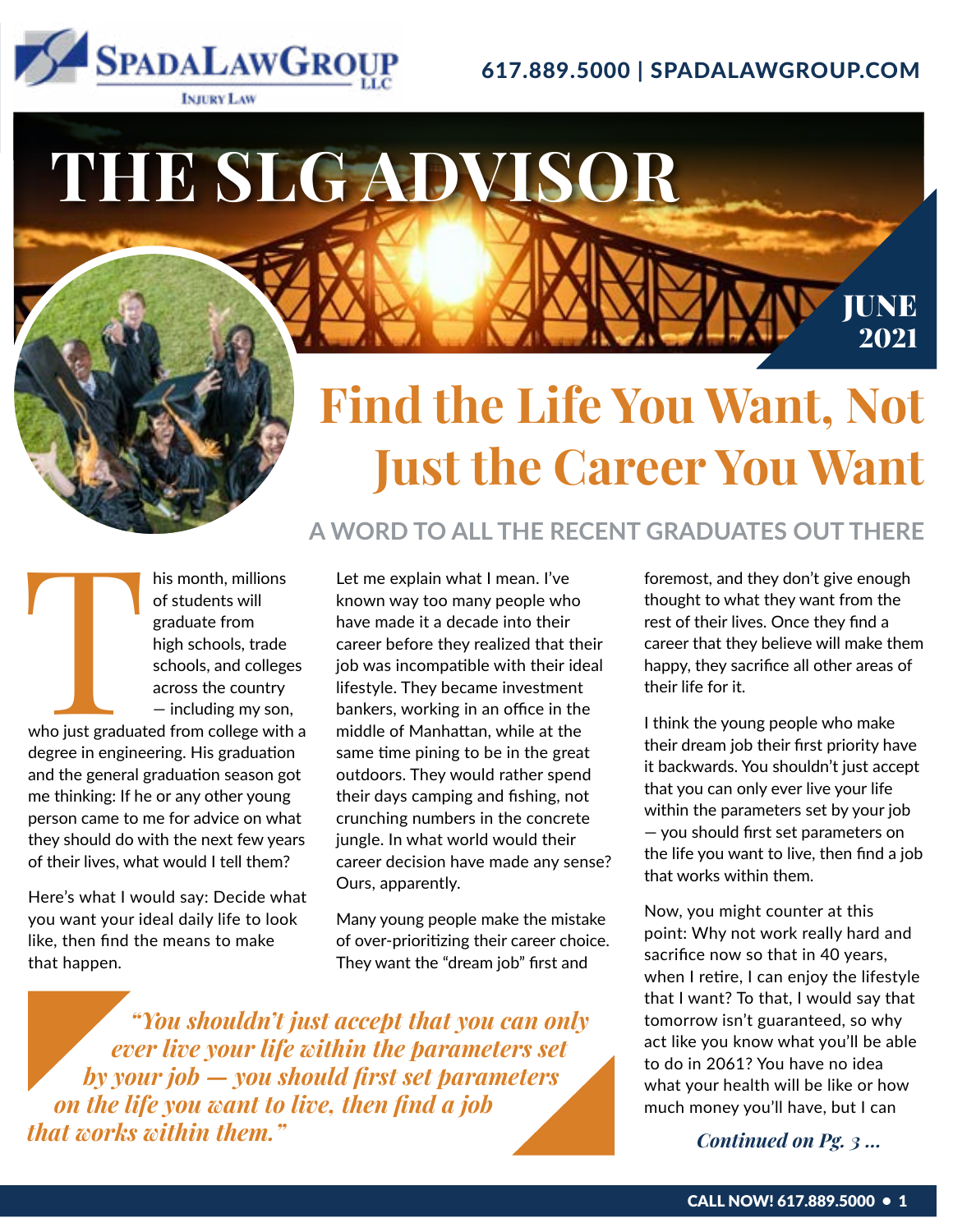## Is Your Bike Ready for the Summer?

## Bicycle Maintenance Tips That Will Keep You Safe

Even though it's technically been spring for months, the chilly New England weather might have kept many of you off your bikes until just now. Wherever your bike has rested all winter, whether your garage, basement, or elsewhere, chances are it will need some TLC before you can safely take it out on the road.

If you want to avoid biking accidents caused by your own negligence, follow the following bicycle maintenance steps.

### Clean your bike.

If, like me, you put your bike away dirty at the end of the season, thinking you might ride it one last time, give your bike a good rinse with a garden hose before your first ride this year.

Adjust the seat and check safety lights and reflectors.

Raise up your seat and tighten it. It will have lowered itself and loosened up over the winter, which can pose a safety hazard on your ride and is pretty annoying to boot. Make sure that your safety lights and reflectors are still attached and still work.

### Air up your tires.

Air seeps out of your tires at a rate of around 1–2 PSI every day your bike sits unused during the winter. Always fill the tires to the

manufacturer's recommended levels before your first ride.

### Check brakes and brake pads.

Make sure that the handle levers engage the brakes and the cables aren't frayed. As you would with a car, replace the brake pads if they're worn down.

## Check gear shifters and derailleurs.

Make sure the derailleurs keep the gears centered as you shift between them. You can do this by flipping the bike upside down and running the pedals.

## Check chain.

Your chain shouldn't move more than 1/2–1/4 of an inch side to side. If your bike chain is too loose, it could come off while you're riding, and if it's too tight, it could put undue pressure on different components of your bike.

### Lubricate moving parts.

Apply dry lubricant to your gears, chain, and other moving parts to keep them running smoothly. Don't use WD-40 or standard 3-in-1 oil though, as these lubricants attract unwanted dirt.

The more you care for your bike, the less likely accidents will be. If you need representation after getting injured in a biking accident, call or text Spada Law Group at 617.889.5000 today.

# TeleLaw is

## WHAT YOU CAN EXPECT FF

Even as more and more people get vaccinated, and it becomes safer to interact with one another, we know that some of you may still want to play it safe. That's why TeleLaw will remain an option for engaging with me and my legal team, much as it has for this past year. From the start to the end of your case, you won't ever have to meet us in person if you don't want to.

> A little over a year ago, I wrote a blog explaining the TeleLaw process, which is still available to read at SpadaLawGroup.com. How we help our clients virtually hasn't changed much since then, so you can consider the following info a refresher on how it all works.

> > The first part of any case is the client intake process. Normally, after determining that we can help someone's case, we schedule an in-person meeting with the future client to sign the documents that

## Review of the Month



*"Thank you so much to attorney Len Spada for the consultation and taking the time to chat with me. He was very attentive and took the time to listen to my concerns. My family is faced with a unique dilemma and he provided some honest and sound advice. I didn't feel rushed, like my issue was insignificant and not worthy of his time. He even went so far as to reach out to a resource here in Georgia that could provide further assistance. The people in Boston sure are lucky to have attorney Spada!" —M. Walker*

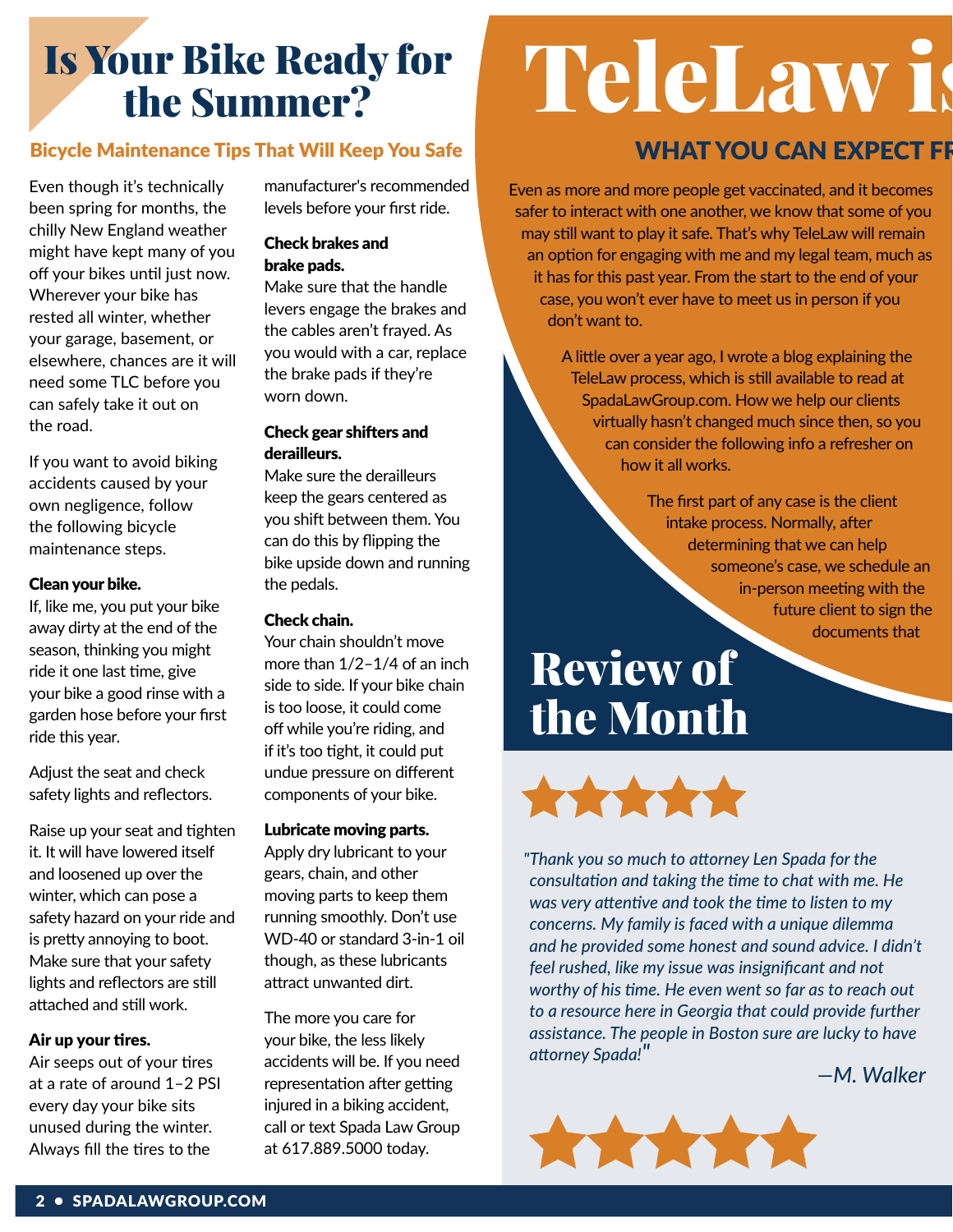# s Here to Stay!

found out that it is, in fact, possible to take these steps virtually and even hold court hearings completely over Zoom if necessary. You may never have to leave your home or meet with us in person

for your case ever again.

If you're looking for legal representation, but you're still hesitant to meet in person, talk to Spada Law Group today about our TeleLaw options. Call or text us at 617.889.5000 or contact us through our

website.

## ROM WORKING WITH US 100% VIRTUALLY

memorialize the attorney-client relationship. With TeleLaw, those practices can be done over Zoom, and clients can sign the proper documents with DocuSign via email.

After taking a client's case, we usually update them on their case's status about every 30 days with a phone call. However, we've actually found that we can get much more useful feedback from clients when we do the update calls via Zoom, and it doesn't take that much extra work. That said, we'll probably continue to update clients this way going forward.

In the past, if we couldn't reach a settlement with the insurance company on behalf of our clients, our options moving forward were either mediation, arbitration, or litigation  $-$  all options that, until a year ago, required meeting with the client in person. However, we've

*... continued from Cover*

guarantee that you'll regret having waited so long to finally enjoy your life if it does not pan out like you planned.

So, this graduation season, I would encourage all recent graduates to ask more than just "What is my dream job?" Ask yourself instead how you enjoy spending your time, what you're passionate about both within and outside of the work sphere, where you might want to live, and even when you want to start a family. These are all parts of life that are important and worth your consideration when you're exploring your career options.

So, whether you love being surrounded by nature, you're a homebody who wants to spend every waking moment with their kids, or you want to be free to travel wherever you want, find the job that lets you do those things. Your life is happening right now, and you should set yourself up to experience every single bit of it.

-Len Spada

## Italian Pasta Salad **Local Chef's Corner**

**The Ultimate Summer Side Dish**



*If you're looking for a summer dish that's filling, tasty, and easy to prepare, look no further than a delicious Italian pasta salad!*

## **INGREDIENTS**

- 12 oz tri-color rotini pasta
- 2/3 lb Italian salami, chopped
- 1/2 green bell pepper, chopped
- 1/2 red bell pepper, chopped
- 1/2 red onion, chopped
- 1/2 cup grape tomatoes, halved
- 8 oz mozzarella, cubed
- 6 oz black olives, sliced
- 1/2 cup shredded Parmesan cheese
- 1 cup Italian dressing
- 1/2 tsp Italian seasoning
- Salt, to taste

## DIRECTIONS

- 1. Cook pasta, drain, rinse under cold water, and set to the side to let cool.
- 2. Once cool, in a bowl, add pasta with all other ingredients. Mix them together gently and thoroughly.
- 3. Cover the bowl and chill in the fridge for at least 2 hours.
- 4. Serve and enjoy!

*Inspired by HomemadeHooplah.com*